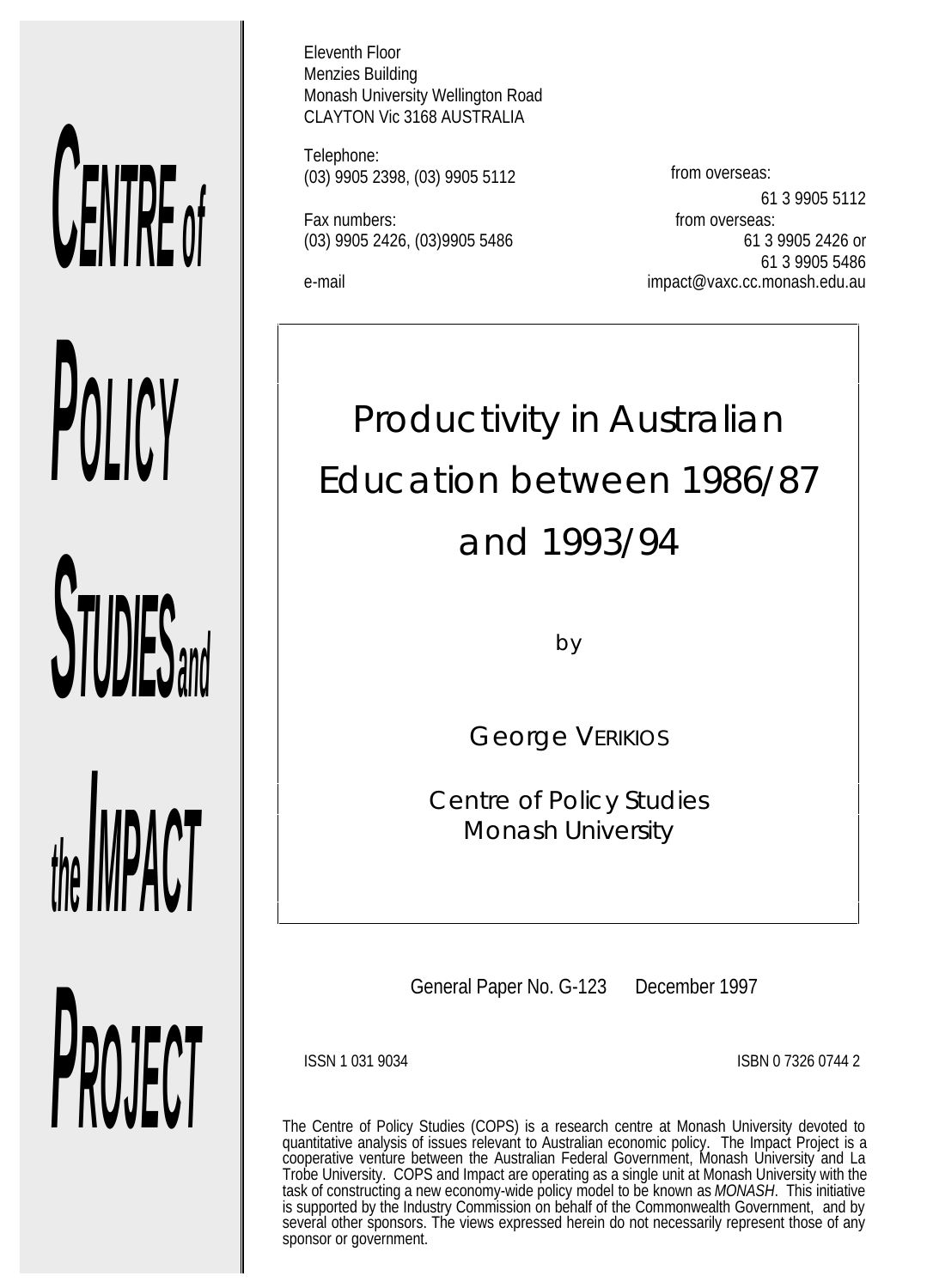### *ABSTRACT*

This paper attempts to estimate the change in total factor productivity (TFP) in total education services provided in Australia, between 1986/87 and 1993/94. A simple model is developed and calibrated using Australian data. TFP is estimated to have fallen by between 16 and 26 per cent depending on what is assumed about the behaviour of average quality over this period.

Keywords: education services, productivity, real output measures for education.

*J.E.L.* Classification numbers: I20, I29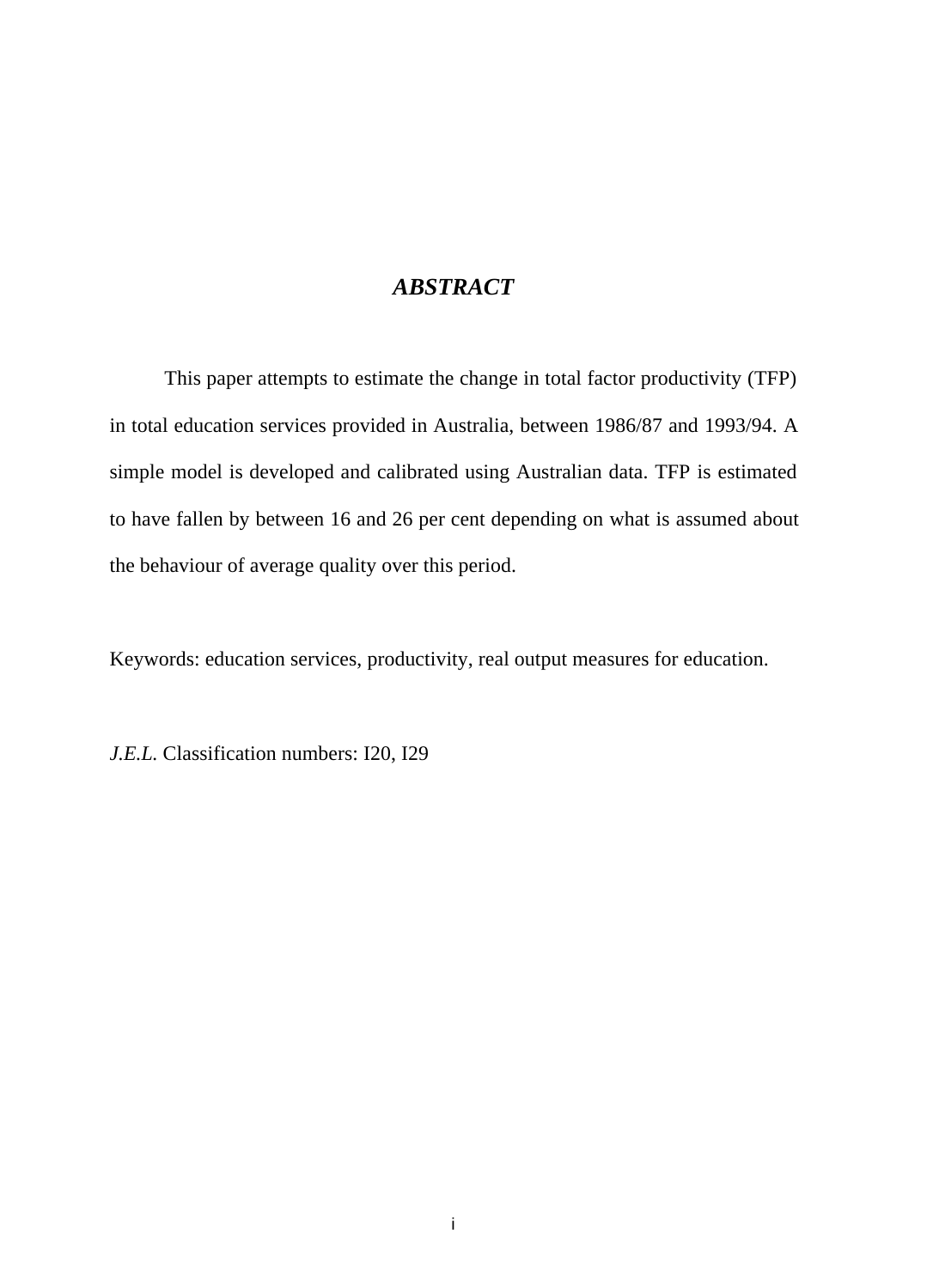### **CONTENTS**

|                | Abstract                                   | $\mathbf{i}$   |
|----------------|--------------------------------------------|----------------|
|                | Introduction                               | $\mathbf{1}$   |
| $\mathbf{I}$ . | A Simple Model                             | $\overline{2}$ |
| II.            | Australian Data                            | 3              |
|                | II.1 Real Inputs                           | 3              |
|                | II.2 Real Output                           | 5              |
|                | Schools<br>II.2.1                          | $\overline{7}$ |
|                | <b>Higher Education and TAFE</b><br>II.2.2 | 9              |
|                | III. Results                               | 10             |
|                | IV. Discussion and Concluding Remarks      |                |
|                | References                                 | 19             |

### **Tables**

| 1. | Student Enrolments and Shares in Total Enrolments for the<br>Schools, Higher Education and TAFE Sectors                | 7  |
|----|------------------------------------------------------------------------------------------------------------------------|----|
| 2. | Relative Costs Per Student Per Sector for 1986/87 and 1993/94                                                          | 11 |
| 3. | Relative Costs Per Student Per Sector for 1986/87 and 1993/94,<br>with TAFE Enrolments Adjusted for Part Time Students | 12 |
| 4. | Two Estimates of the Change in Real Output for Education<br>Services in Australia between 1986/87 and 1993/94          | 15 |
| 5. | The Effects on Education Productivity of 3 Different Assumptions<br>about Quality for the Period 1986/87-1993/94       | 16 |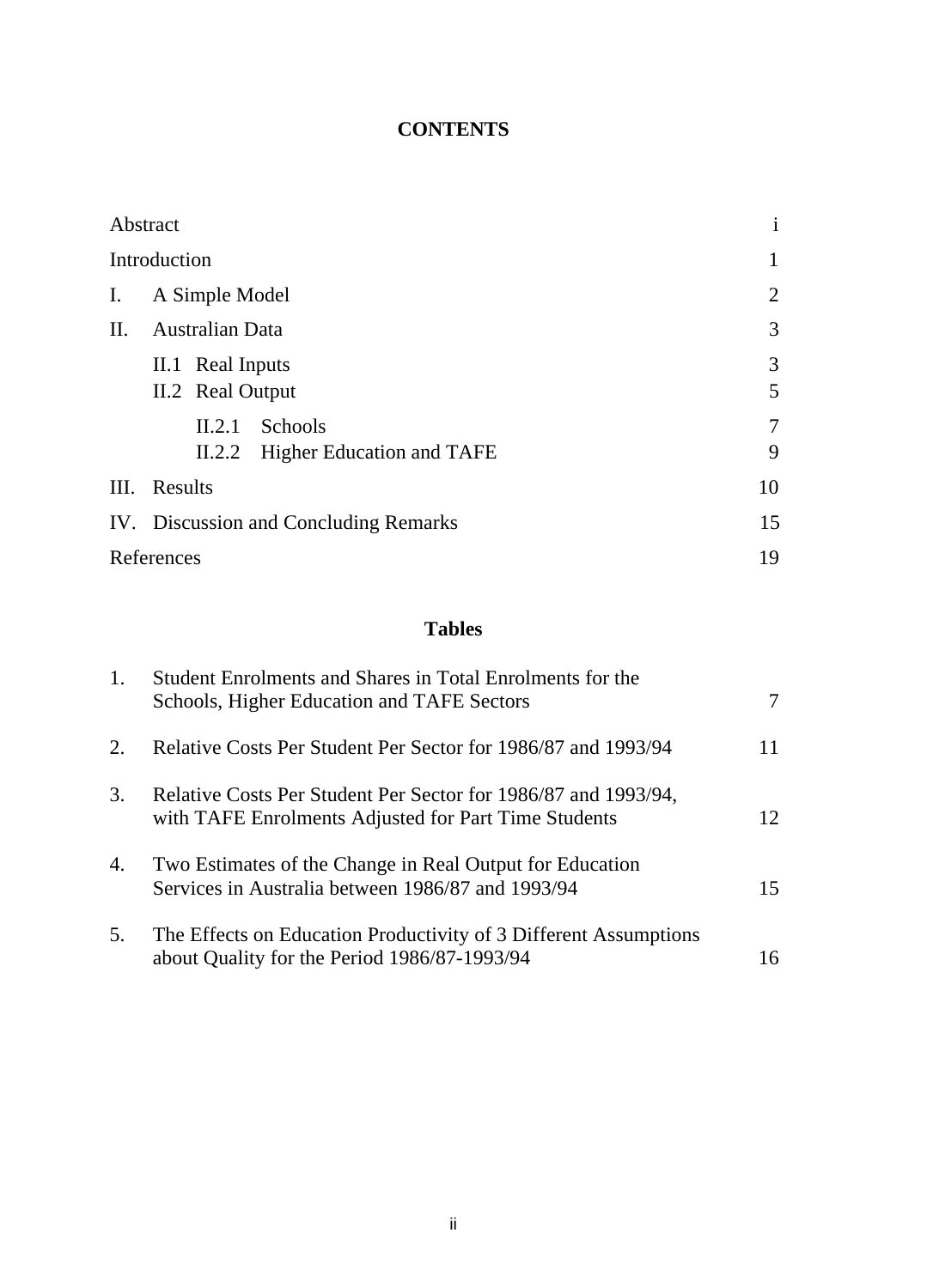# **Productivity in Australian Education between 1986/87 and 1993/94**

by

George VERIKIOS<sup>1</sup>

*Centre of Policy Studies, Monash University*

### *Introduction*

 $\overline{a}$ 

In the last decade or so the Australian education system has experienced major changes at all levels. At the primary and secondary levels there has been a general trend towards a contraction of the (largely) publicly provided component of this sector. By contrast, the tertiary sector (*ie*, technical and further education (TAFE) and universities) has experienced a large expansion through increased public sector funding and exports, mainly to Asia. At the same time, anecdotal evidence has fuelled a populist belief that quality at all levels of education has suffered. It is not clear what has been the behaviour of productivity over this period. It is this issue that this study will attempt to address. The paper is organised as follows. Section I develops a simple model for estimating TFP. Section II presents data and calibrates the model. Estimates are presented in Section III, and a discussion of these and concluding remarks is presented in Section IV.

<sup>&</sup>lt;sup>1</sup> Address: Centre of Policy Studies, Menzies Building (east wing), Monash University, Wellington Rd, Clayton, Vic, 3168, AUSTRALIA. Phone: +61 3 9905 5482 or 9905 2398. Email: George.Verikios@BusEco.Monash.edu.au. The author thanks Peter Dixon, Daina McDonald, Michael Malakellis, Matthew Peter and Shiji Zhao (Australian Bureau of Statistics) for their helpful advice and comments.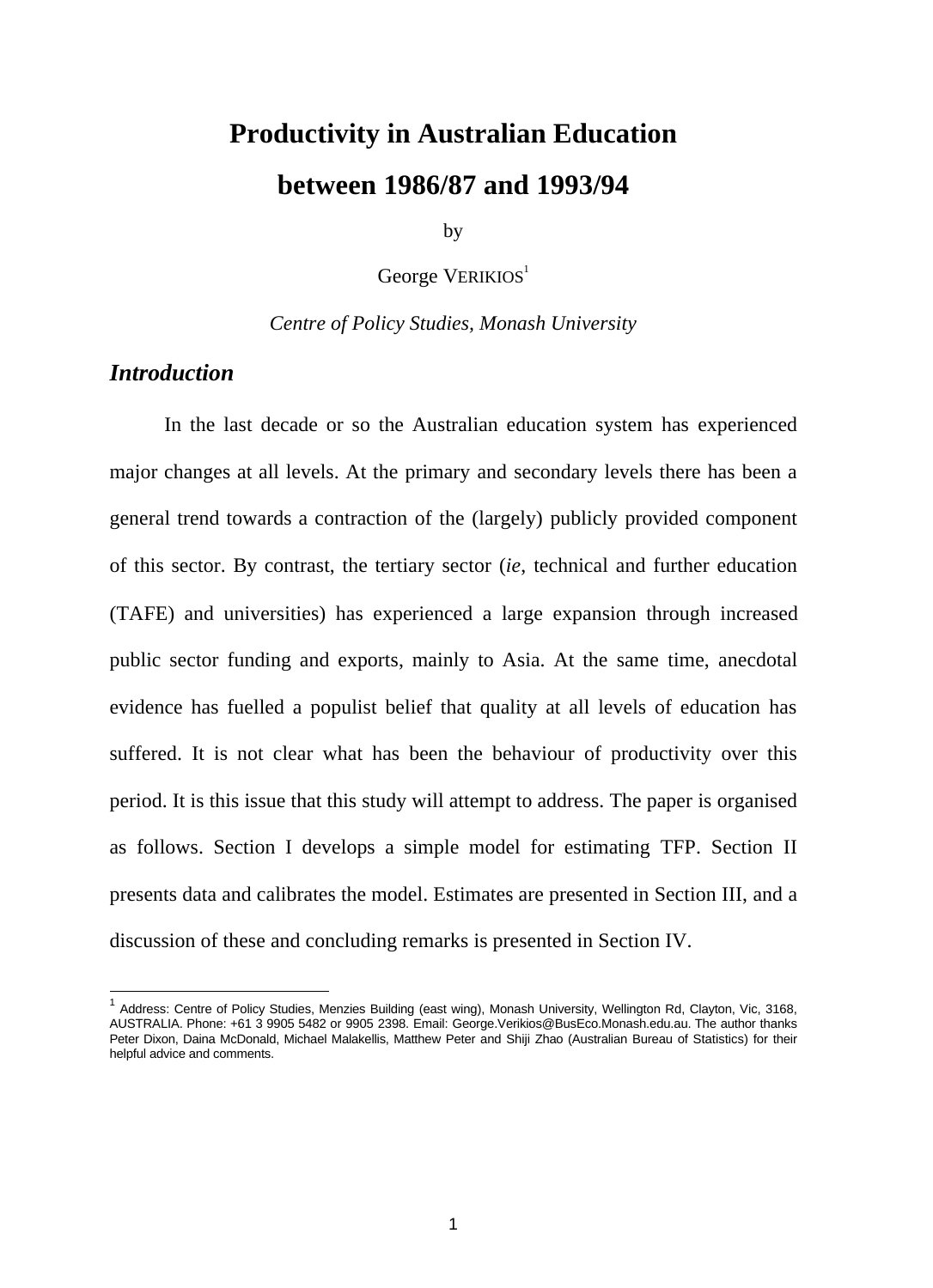### **I. A Simple Model**

To estimate the change in TFP it is necessary to outline a theoretical structure which explains the relationship between inputs into, and outputs of, education services. In general, the form of this relationship is captured by the following:

$$
Y_t = f(I_t) \tag{1},
$$

where  $Y_t$  is the quantity of total education output at time t, f is a function with a positive first derivative, and  $I_t$  can be thought of as a function of the capital and labour used in education in year t. TFP is defined by:

$$
TFPt = Yt/It
$$
 (2).

That is, TFP at time t (TFP<sub>i</sub>) equals total output at time t  $(Y_i)$  divided by the total factors  $(I_i)$  required to produce  $Y_i$ . Converting equation (3) to percentage change form gives

$$
tfp_t = y_t - i_t \tag{3}
$$

where the lower case italicised letters represent the rate of change of the equivalent upper case variables. Equation (3) says that the percentage change from year t-1 to t equals the difference between the percentage changes in output and in total factors employed. Estimation of  $tfp$ , requires estimates of  $y$ , and  $i$ .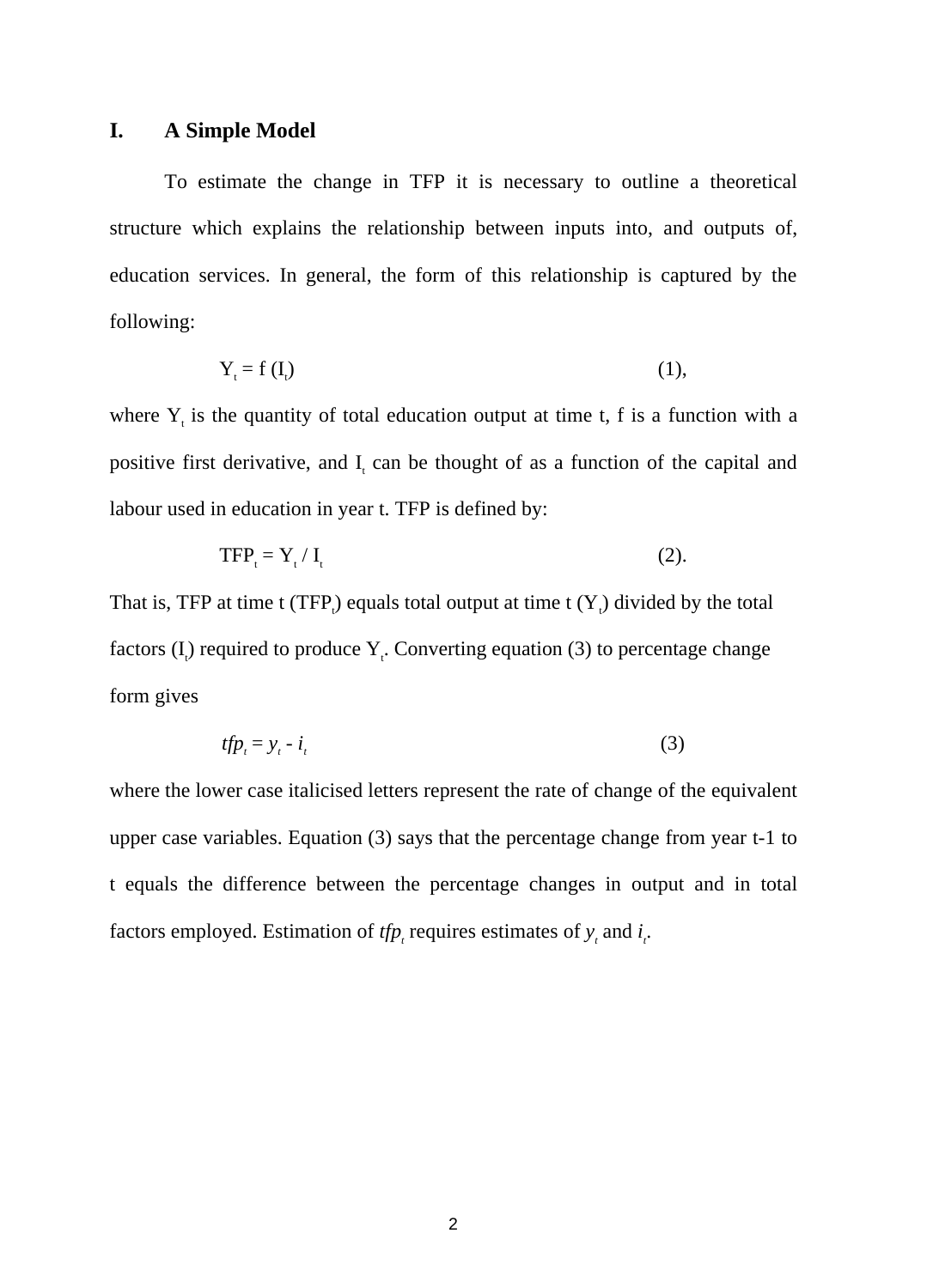### **II. Australian Data**

As this study is attempting to estimate the change in TFP between 1986/87 and 1993/94 estimates of  $y_t$  and  $i_t$  are also required over the same period.

### *II.1 Real Inputs*

The Australian Bureau of Statistics (ABS) measures annual changes in what they refer to as real output for *Education (ANZSIC*<sup>2</sup> 84) in the national accounts. This subdivision comprises all units mainly engaged in providing education. This includes:

- preschool education;
- primary education;
- secondary education;
- special school education;
- higher education;
- TAFE; and
- other education (ABS 1996a, Appendix 2, para 28).

The output of these units can be regarded as providing an education service in the form of a formal qualification.

 2 Australian and New Zealand Standard Industry Classification.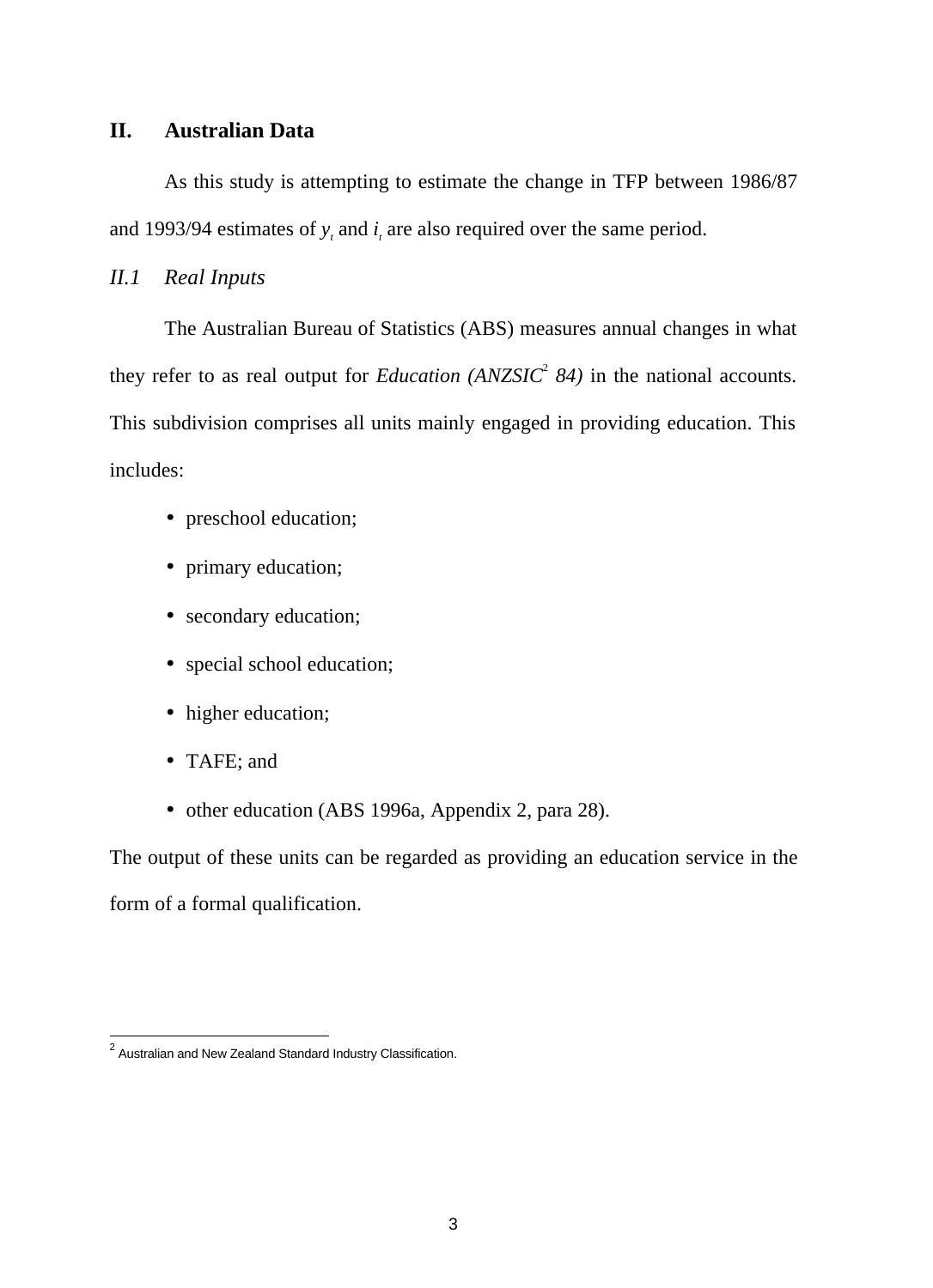The ABS measure of real output for this division is calculated by extrapolating base year gross product by the sum of

- deflated estimates of wages, salaries and supplements; and
- constant price estimates of consumption of fixed capital *ie*, depreciation (ABS 1996a, Chapter 18, Table 18.14).

This measure is essentially the sum of the real wage bill (deflated estimates of wages, salaries and supplements) and the real capital bill (constant price estimates of consumption of fixed capital). Thus, it basically measures the real value of *inputs* into education services and, as such, it does not reflect changes in real output. Consequently, it does not allow for any improvements in factor productivity *ie*, it implicitly assumes TFP growth is zero. Consequently the ABS output measure cannot reflect the impact on real output of the adoption of more capital intensive technology (*eg*, the introduction of the use of computers in education services), of increased labour productivity (*eg*, increased teaching loads) or increased capital productivity (*eg*, reducing excess capacity of physical capital such as buildings by increasing enrolments). The ABS measure of real output is, in fact, a useful measure of real inputs  $(I_{\cdot})$ .

The ABS's estimate of the change in real output over the period 1986/87- 1993/94 for *Education (ANZSIC 84)* is 30.67 per cent (ABS 1996c, Table 1.3, p.6). This figure will be used here as an estimate for  $i_{i}$ .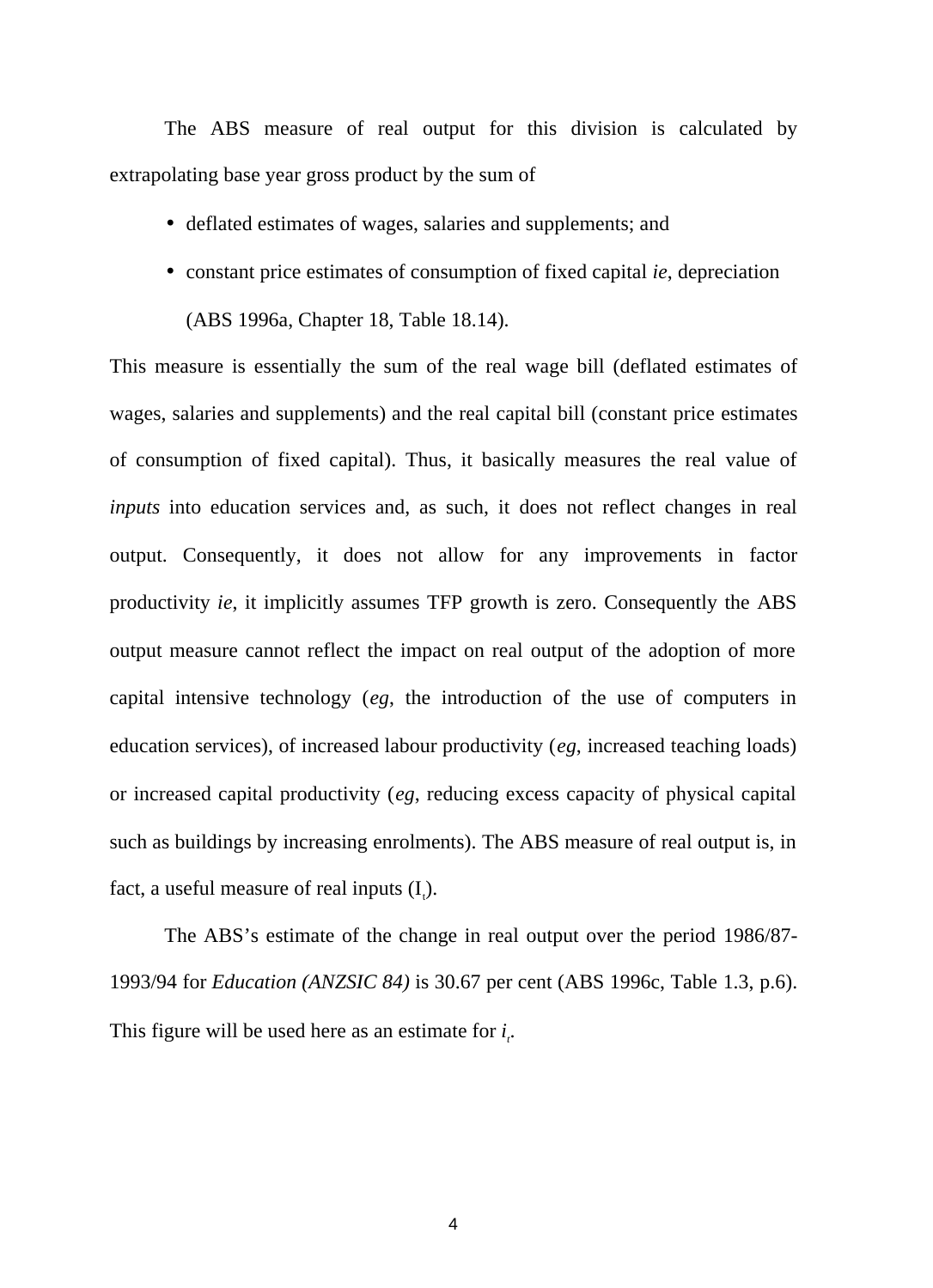### *II.2 Real Output*

Since it is not possible, for methodological reasons, to use the ABS estimates of real output for education services, an acceptable alternative must be found. Burke (1986) identifies `consequential' output, such as the impact of prolonged schooling on cognitive learning; on skills; on attitudes; on employability; and on lifetime earnings, as the first best way of measuring real education output. Given the lack of data on these outputs a `secondary' or `direct output' objective of education is participation. Participation has been used as one of a number of output proxies in international studies attempting to estimate the efficiency and productivity of education services (see Bonesrønning & Rattsø 1994; Färe *et al* 1997; Heshmati 1997; Heshmati & Kumbhakar 1997). Data on this objective is readily available. It is this measure of education output which will be used in this paper.

In considering an appropriate student proxy two immediately come to mind. Namely, the number of students enrolled or the number of students graduating. As a service is provided to *all* students whether they graduate or not, a more accurate measure of output would be the number of students enrolled.

Using student enrolments as a proxy for estimating real output will not allow for any change in quality of the services provided over time. For instance, where student enrolments have increased due to increasing class sizes, labour

5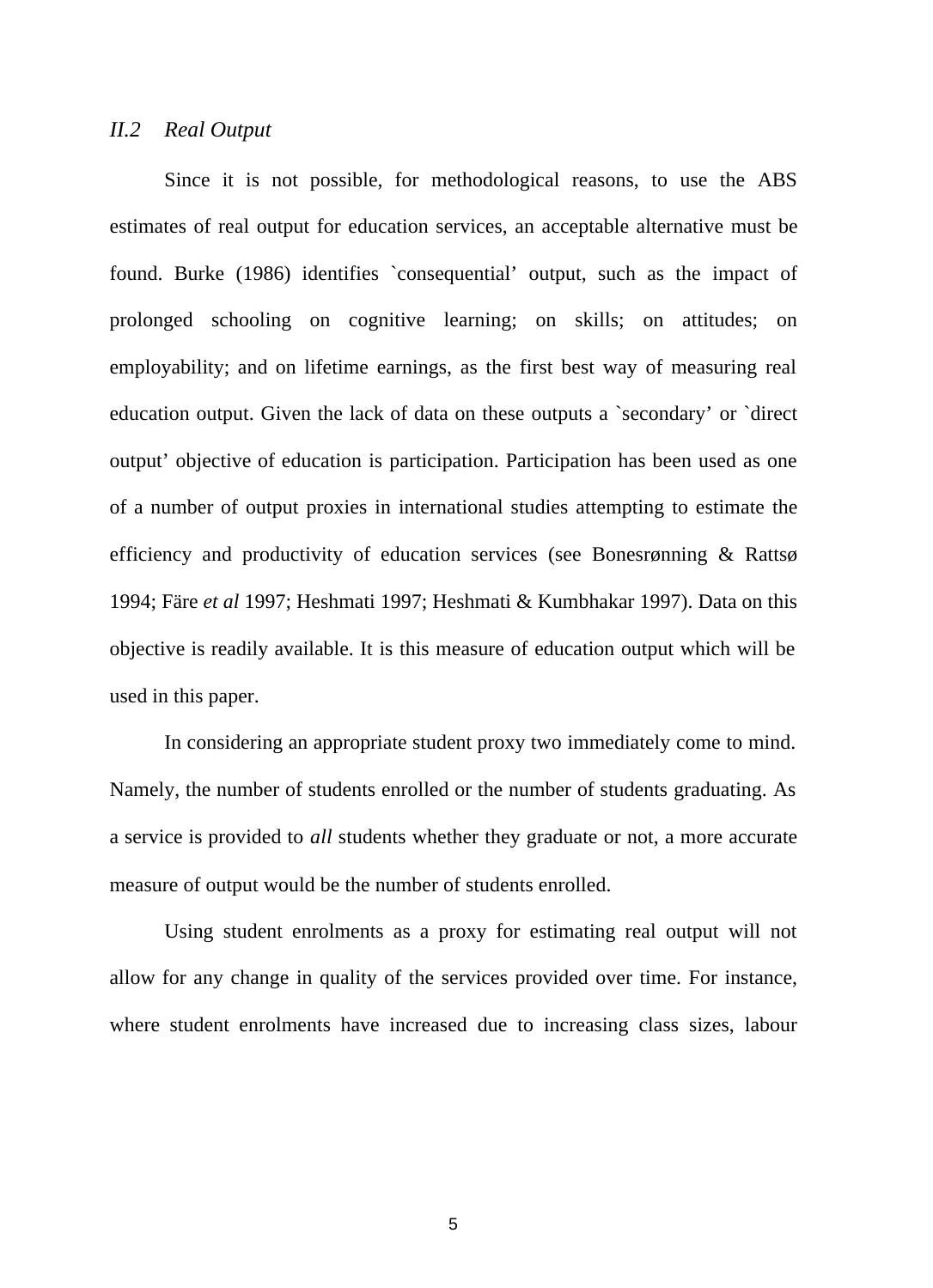productivity will be judged to have improved. However, class size is also an indicator of quality. And in this example the average quality of teaching has fallen. Verikios (1997) discusses how the ABS is exploring the possibility of adjusting for quality using data on test scores and retention rates, and how both of these proxies have limitations with respect to their use as quality adjustors. This is one reason why this study will not attempt to adjust for changes in quality. Another is that this study is only intended as a first pass at estimating the change in TFP for education services. The absence of an adjustor for quality should be borne in mind when interpreting the estimates presented later on.

Verikios (1997) also discusses the use of publications as an output proxy for the research output of universities. This data is collected by the Australian Vice-Chancellors' Committee (AVCC). The AVCC has been collecting this data from 1992 onwards. As this study is concerned with estimating TFP between 1986/87 and 1993/94 it is not possible to estimate the research output of universities using the data collected by the AVCC.

Data on student numbers at the primary, secondary, special, higher and TAFE levels of education was obtained from ABS publications. This data was for calendar years. As an estimate for the change in TFP is required in financial years (*ie*, 1986/87-1993/94) the data was converted to financial years in the following way. For the financial year 1986/87 total enrolments was defined as the average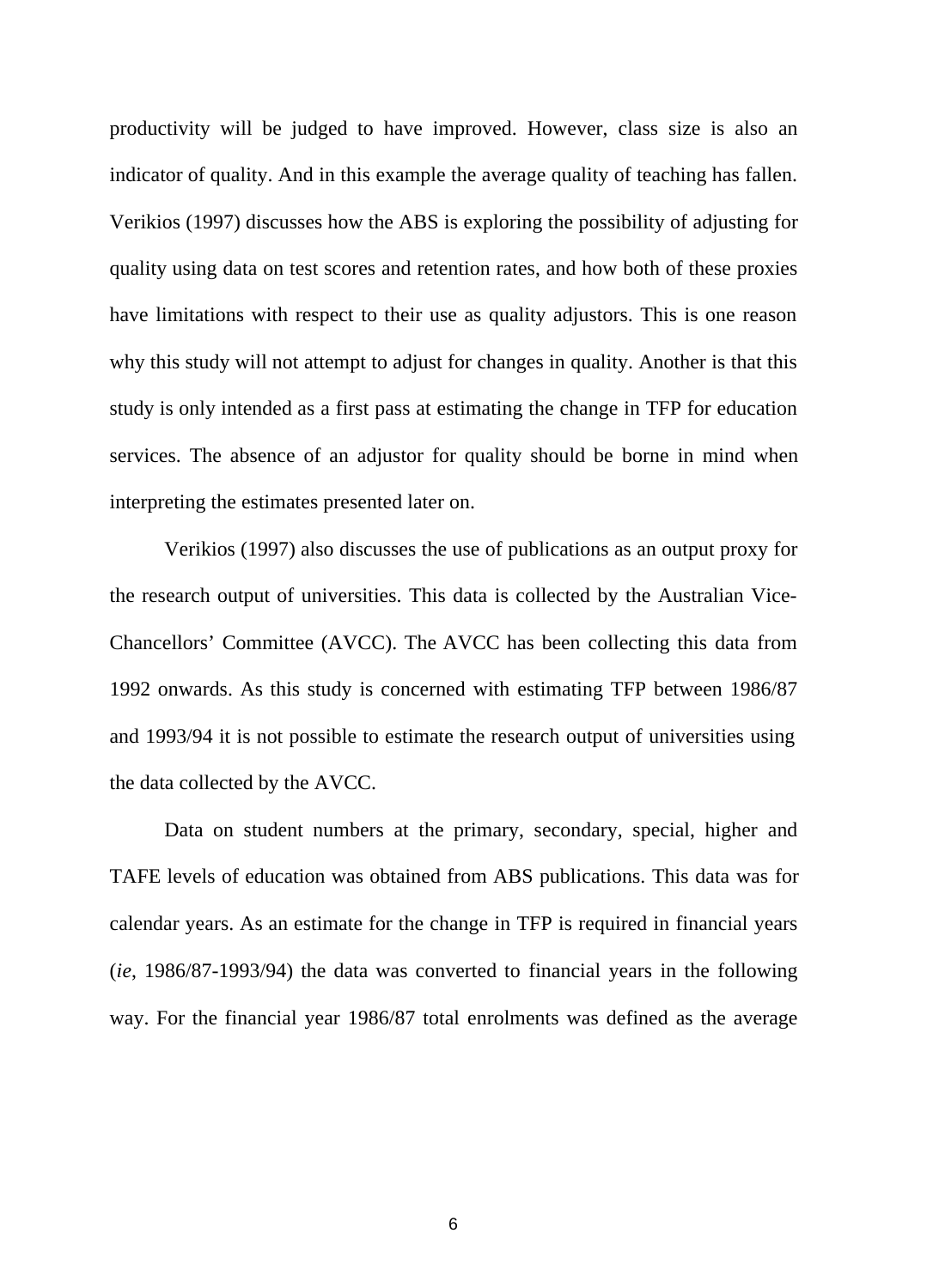total enrolments for the years 1986 and 1987. For the financial year 1987/88 total enrolments was defined as the average total enrolments for the years 1987 and 1988, and so on.

Table 1 lists the change in student enrolments for the School (defined here as the sum of the primary, secondary and special education sectors), Higher Education (defined here as universities) and TAFE sectors, between 1986/87 and 1993/94. It also lists the share of enrolments of each sector in total enrolments (*ie*, the sum of School, Higher Education and TAFE enrolments) in 1986/87.

### *II.2.1 Schools*

Table 1 indicates that student enrolments in Schools grew by only 3.19 per cent between 1986/87 and 1993/94. It would be expected that student enrolments in this sector would be influenced by a number of factors. Population growth should be a major determining factor on enrolments for this sector due to the fact

|                     | $1.11$ $1.11$ $1.11$ $1.11$ $1.11$ $1.11$ $1.11$ $1.11$ $1.11$ $1.11$ $1.11$ $1.11$ |                               |
|---------------------|-------------------------------------------------------------------------------------|-------------------------------|
| Sector              | 1. Change in Enrolments                                                             | 2. Share of Total Enrolments* |
|                     | between 1986/87 and 1993/94                                                         |                               |
|                     | (%)                                                                                 |                               |
| 1. School           | 3.19                                                                                | 0.6973                        |
| 2. Higher Education | 48.19                                                                               | 0.0910                        |
| 3. TAFE             | 23.52                                                                               | 0.2117                        |

### **Table 1:**

### **Student Enrolments and Shares in Total Enrolments for the Schools, Higher Education and TAFE Sectors**

\* Total enrolments is the sum of enrolments for Schools, Higher Education and TAFE for 1986/87. *Sources:* ABS 1987, Table 1; ABS 1988b, Table 1; ABS 1989, Table 1; ABS 1990, Table 1; ABS 1991, Table 1; ABS 1992b, Table 1; ABS 1992c, Table A1.7; ABS 1993, Table 1; ABS 1994b, Table 1; ABS 1995b, Table 1; ABS 1996b, Tables 5.7, 5.22, A5.10, A5.11, A5.22, A5.24.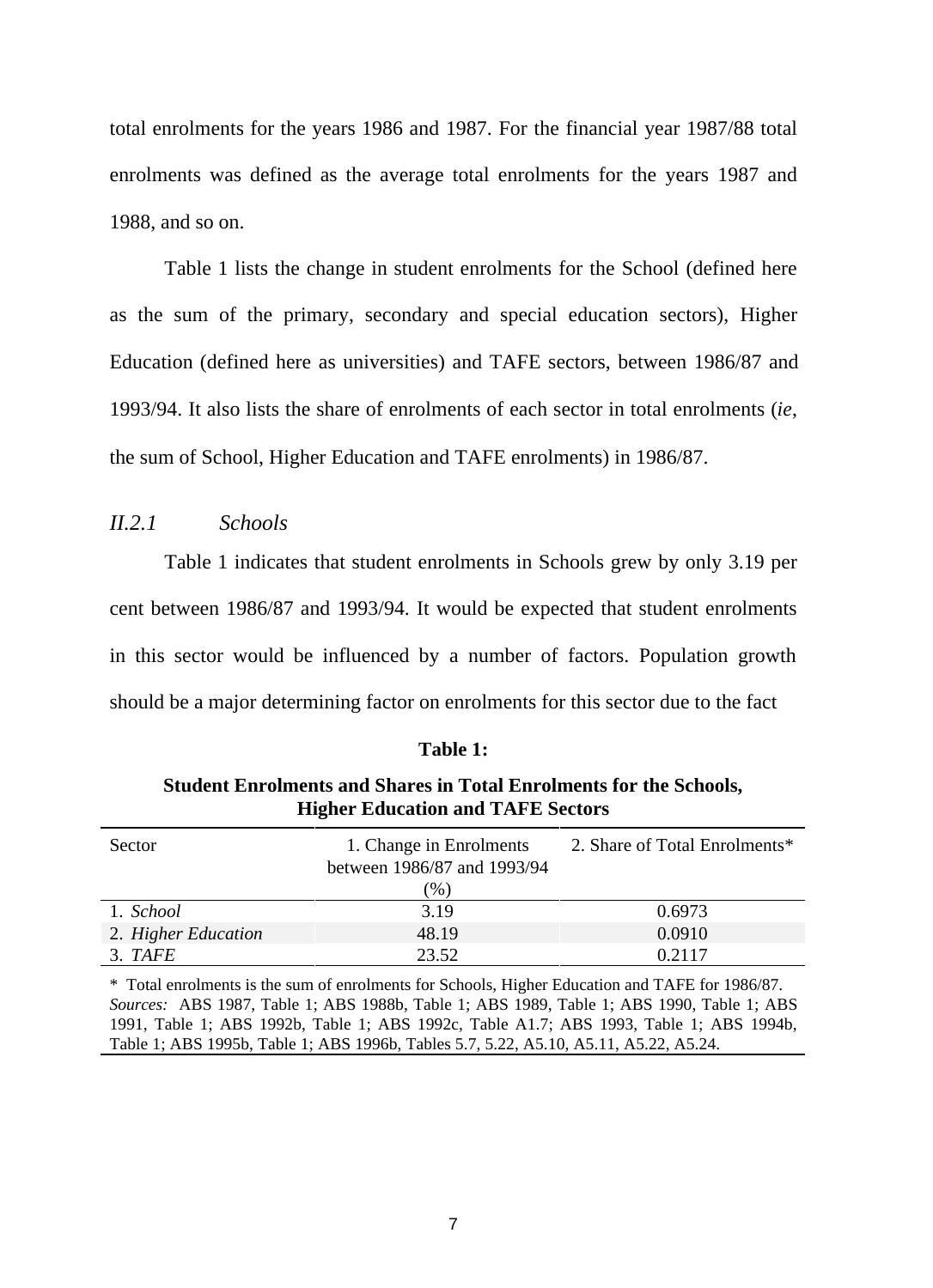that all children must (legally) attend school until the age of 16. In practical terms, this means that all children must complete primary school (all grades) and secondary school up to Year 10 (fourth grade).

In the period 1986/87-1993/94 Australia's population grew by 11.36 per cent (ABS 1997, Table 2). During this period there was a deliberate government policy to increase retention rates beyond the fourth grade of secondary school with a view towards decreasing the amount of teenagers registered as unemployed. This was quite successful with apparent retention rates of secondary school students to Year 12 rising from 48.70 per cent in 1986 to 74.60 per cent in 1994 (ABS 1991, Table 14; ABS 1994b, Table 16). This would be expected to increase the growth of student enrolments in this sector above what growth would have been in the absence of such a policy. The fact that student enrolments in the School sector grew at about one-third of the rate of population growth indicates that other factors influenced the rate of growth of this sector.

One such factor may have been the age profile of Australia's large immigration intakes during this period. Immigrants over the age of 16 are not legally obliged to attend school and therefore would not contribute to the growth of this sector but would contribute to the growth in population. Also the ageing of Australia's population would be expected to reduce the rate of growth of student enrolments in this sector below the rate of growth of the population over this time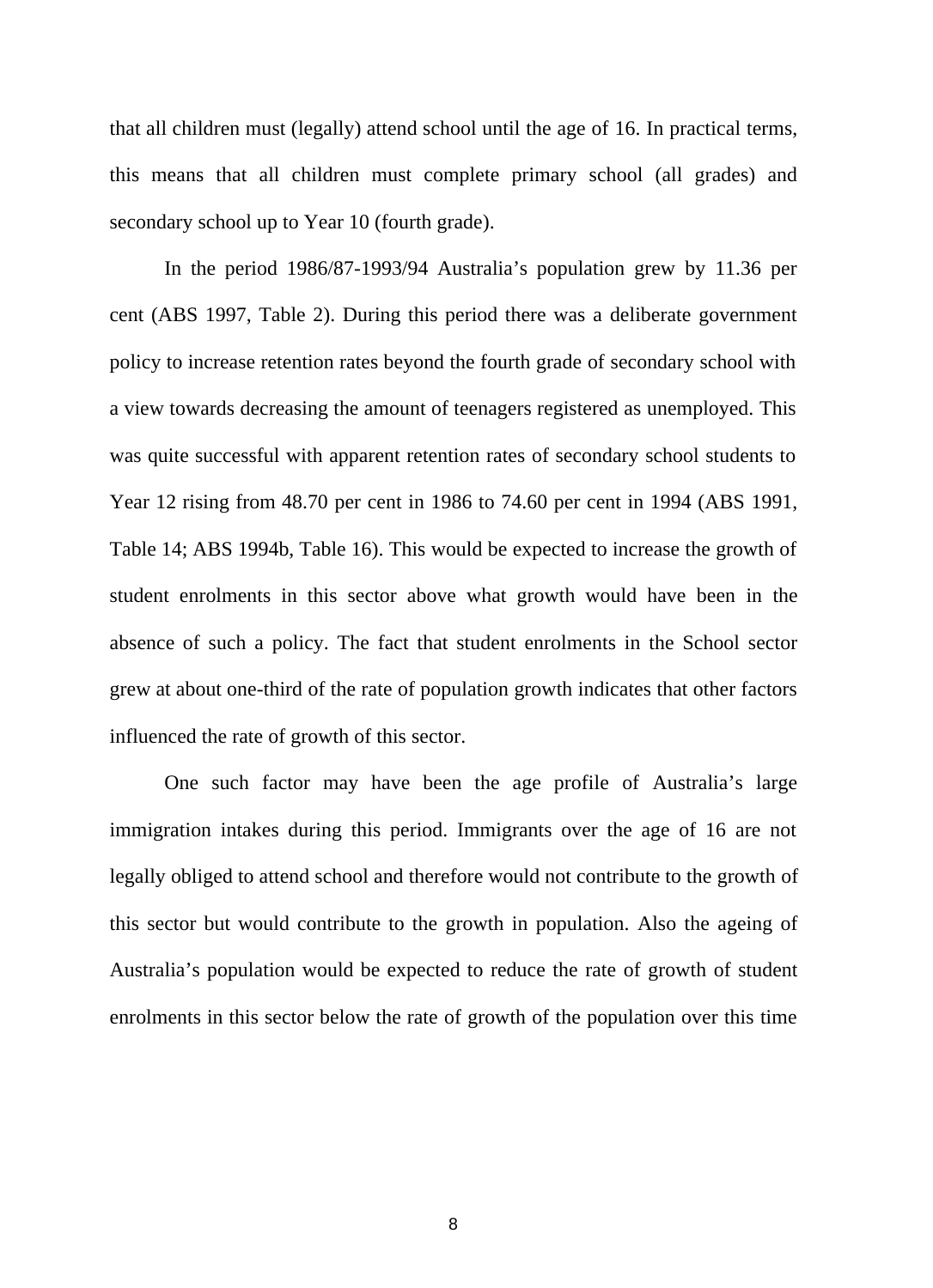period, by adding to the growth in the population and making no contribution to the growth of the School sector.

It seems that despite government policy to increase retention rates to Year 12, the combined effects of the ageing of the population and the age profile of the immigration intake has been to lower growth of the School sector to around onethird of the rate of growth of the population over the same period.

### *II.2.2 Higher Education and TAFE*

By contrast, the Higher Education and TAFE sectors have grown at much higher rates than the School sector *ie*, 48.19 and 23.52 per cent respectively, versus 3.19 per cent. A number of factors has probably influenced this high relative growth. The already discussed government policy of increasing retention rates to Year 12 would have the effect of increasing the proportion of secondary students who qualify for entry into the Higher Education sector. Secondly, the high relative growth, since the mid-1980s, of (Commonwealth) government spending on Higher Education and TAFE places would have had the effect of increasing access into these sectors. Lastly, the business cycle also affects the proportion of the labour force who undertake training as opposed to employment. When the business cycle is in a boom phase employment is usually high and training is usually low. The reverse is true in a bust phase. Low employment growth since the beginning of the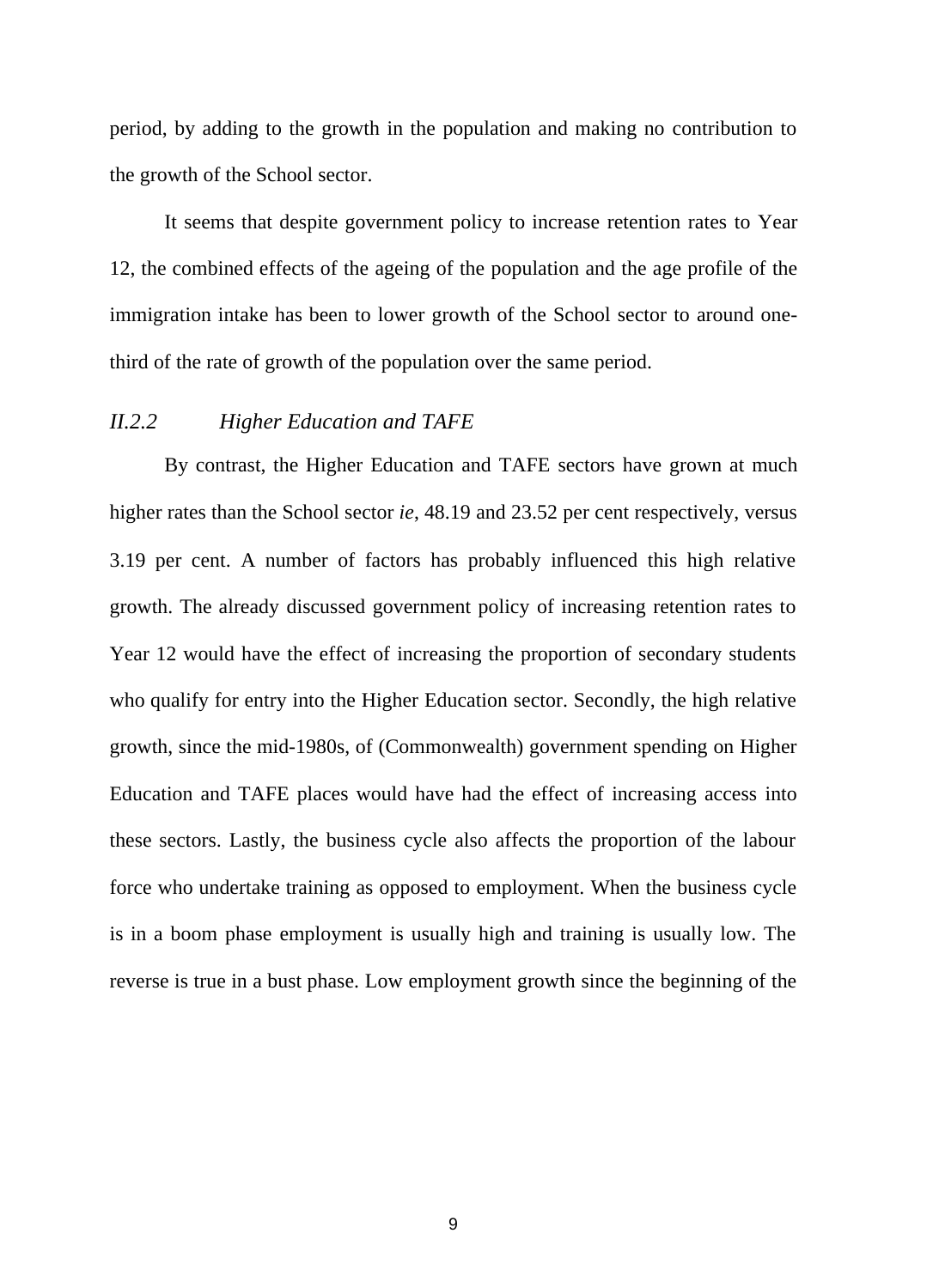1990s has probably pushed a greater proportion of the work force into training (such as Higher Education and TAFE) and out of employment.

### **III. Results**

The change in real output will be calculated using the data presented in Table 1. An important issue with respect to this calculation is the additivity of student enrolments for the three sectors. Should a student enrolled in the School sector be given the same weight, in terms of estimating the change in real output for this item, as a student enrolled in the Higher Education sector? There may be justification for differential weights if the cost per student in different sectors is also highly differential. To check whether this is the case data on total expenditure for each sector in a given year is required.

Data on final consumption expenditure for education by all governments (*ie*, Commonwealth, State and Local), and by the private sector, on all levels of education was obtained from various ABS publications (see ABS 1988a; 1992a; 1994a; and 1995a). The cost per student per sector in 1986/87 and 1993/94 was calculated by dividing total expenditures by student enrolments in each sector in these years. These dollar costs were subsequently converted to relative costs per sector. This was done by choosing the School sector as the numeraire and the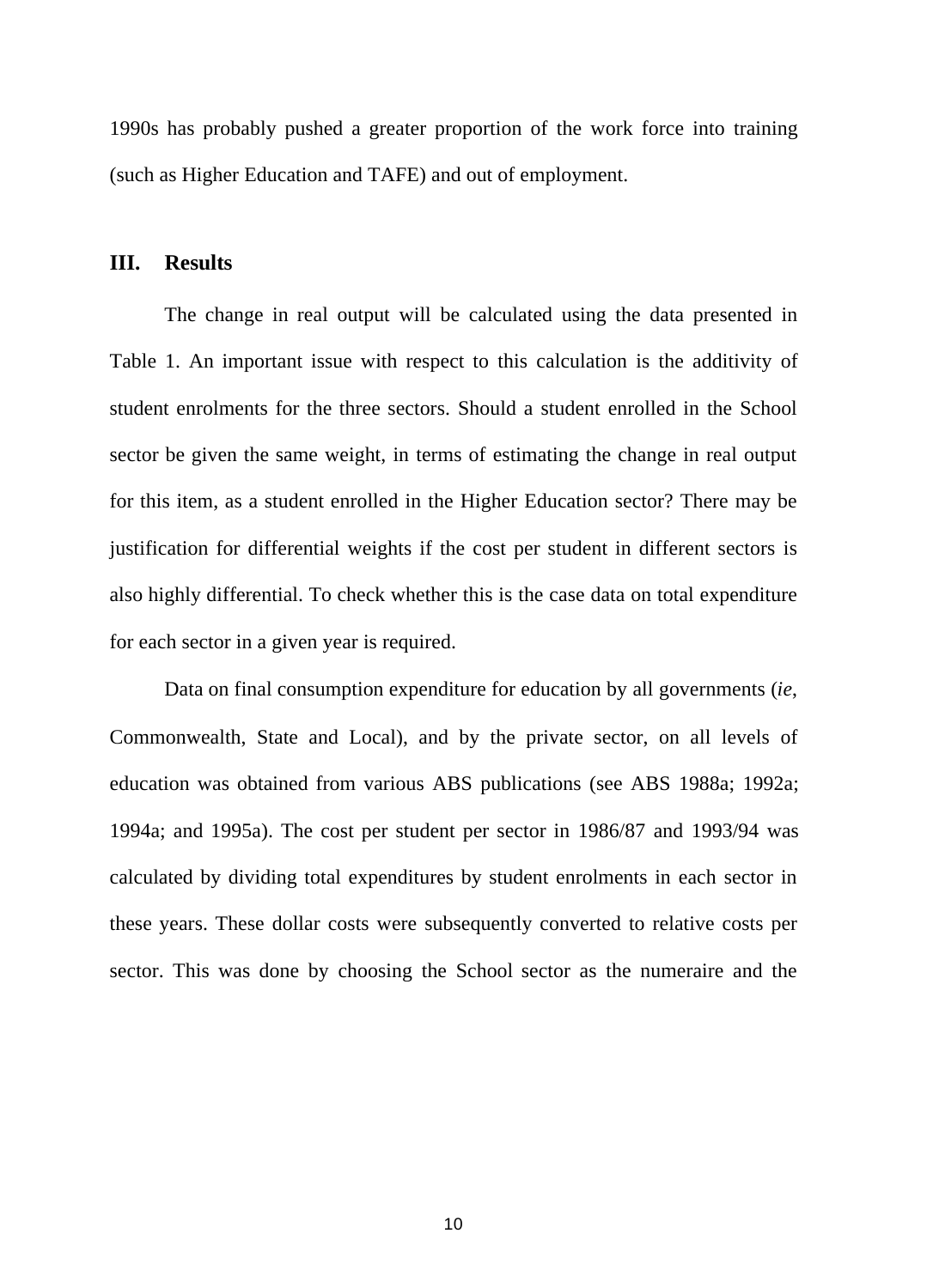relative costs for the Higher Education and TAFE sectors were calculated accordingly. These relative costs are presented in Table 2.

### **Table 2:**

| <b>Relative Costs Per Student Per Sector for 1986/87 and 1993/94</b> |  |  |
|----------------------------------------------------------------------|--|--|
|----------------------------------------------------------------------|--|--|

| <b>Sector</b>          | 1.1986/87 | 2.1993/94 | 3. Average |
|------------------------|-----------|-----------|------------|
| 1. Schools             | 1.0       | 1.0       | 1.0        |
| 2. Higher<br>Education | 1.9471    | 1.5797    | 1.7634     |
| 3. TAFE                | 0.4421    | 0.4620    | 0.4521     |

The relative costs presented in Table 2 suggest that the Higher Education sector is between 1.5 to two times as expensive as the School sector. This is probably explained by two factors. Firstly, the cost of labour in the Higher Education sector is much greater than for the School sector. University lecturers are paid a premium for the high level of their qualifications *eg*, Masters and Doctor of Philosophy degrees, relative to primary and high school teachers who usually only have an undergraduate degree plus a postgraduate teaching diploma. Secondly, the Higher Education sector contains a significant proportion of nonteaching staff *ie*, researchers, whereas the proportion of non-teaching staff in the schools sector *ie*, administrators, is much smaller<sup>3</sup>.

 3 As a general rule, almost all academic university staff are required to spend approximately half of their working hours doing research. However, this condition is not strictly enforced and/or is adhered to in varying degrees at different universities. Thus, it is not possible to adjust the data on the cost per student for the Higher Education sector to account for this fact,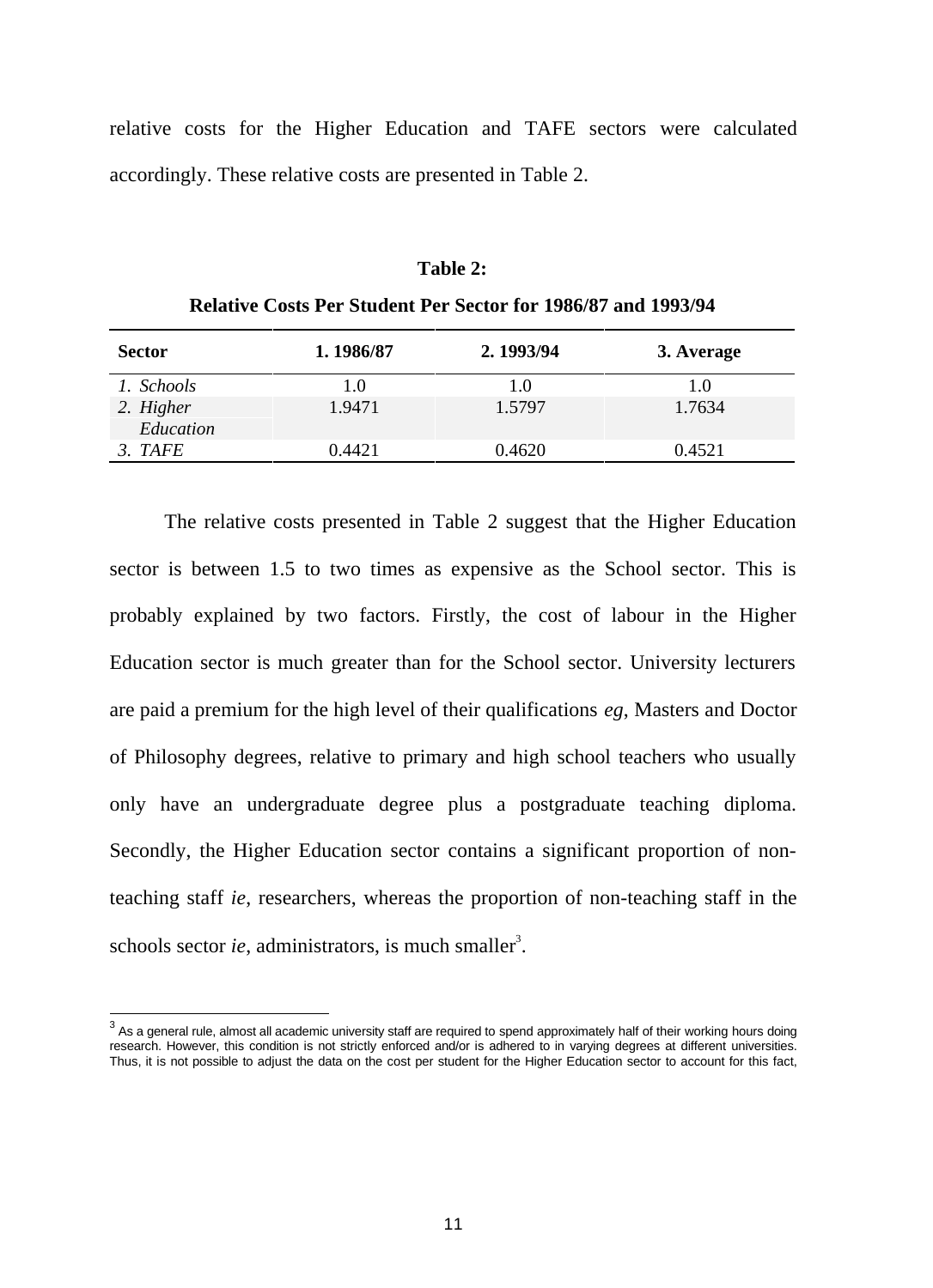Table 2 also suggests that the TAFE sector is half as expensive as the School sector. The cost of labour (and capital) is roughly equal in these two sectors. But around 85 per cent of TAFE students are part time (Burke 1996) and this underestimates the cost per TAFE student to around half that of the School sector, which only had full time students over this period. It is possible to adjust the TAFE student numbers to account for this phenomenon. It will be assumed that the average part time TAFE student takes on half the number of course subjects of a full time TAFE student. Thus 85 per cent of total TAFE enrolments will be given a weight of a half while the balance will be given a weight of one. The results of these adjustments on the relative cost weights are presented in Table 3.

### **Table 3:**

## **Relative Costs Per Student Per Sector for 1986/87 and 1993/94, with TAFE**

| <b>Sector</b>       | 1.1986/87 | 2.1993/94 | 3. Average |
|---------------------|-----------|-----------|------------|
| 1. Schools          | LO.       | 1.0       | 1.0        |
| 2. Higher Education | 1.9471    | 1.5797    | 1.7634     |
| 3. TAFE             | 0.7689    | 0.8035    | 0.7862     |

| <b>Enrolments Adjusted for Part Time Students</b> |  |  |
|---------------------------------------------------|--|--|
|---------------------------------------------------|--|--|

Table 3 indicates that adjusting for the high proportion of part time students in the TAFE sector increases the relative cost per TAFE student to the point where

with any degree of confidence. Further, this problem could be avoided all together if it was possible to estimate the research output of universities separately. But as explained in Section II.2 there is not enough historical data available to do this.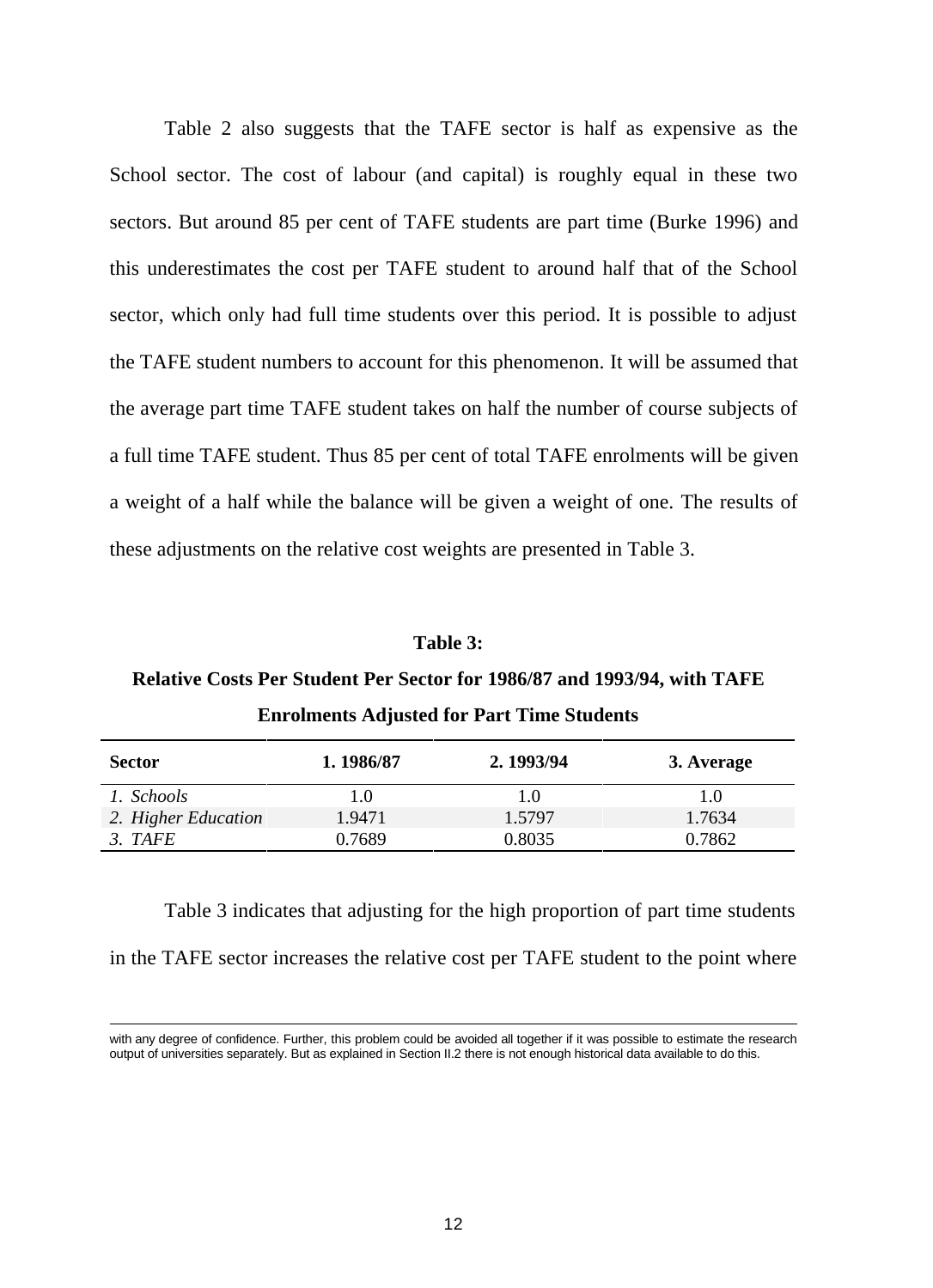it approaches the relative cost per School student. This result is more in line with what is expected about the relative costs per student of these two sectors.

The concerns expressed above regarding the high proportion of part time students in the TAFE sector and how this distorts enrolments extends to their use as an output indicator (Burke 1996). For this reason `module hours' will be used instead, as it is believed that these data are more reliable in indicating the movements in students over time<sup>4</sup>. Total annual module hours for TAFE courses between 1986 and 1994 were obtained from the National Centre for Vocational Education Research Ltd. As per the convention adopted for student enrolments, module hours for the financial year 1986/87 were calculated as the average total module hours for the years 1986 and 1987. For the financial year 1987/88 total module hours was calculated as the average total module hours for the years 1987 and 1988, and so on. Thus, using this methodology the change in module hours between 1986/87 and 1993/94 was 29.98 per cent. This compares to the change in TAFE student enrolments over the same period of 23.52 per cent. Using module hours as an output proxy for the TAFE sector indicates slightly higher growth than using enrolments.

The marked difference in costs per student between the three sectors presents a strong case for using the relative costs per student as fixed weights for

 $\overline{a}$ 

<sup>&</sup>lt;sup>4</sup> Modules (also known as subjects) make up TAFE courses. These can range from a single day to one semester (National Centre for Vocational Education Research Ltd website). They effectively measure student contact hours.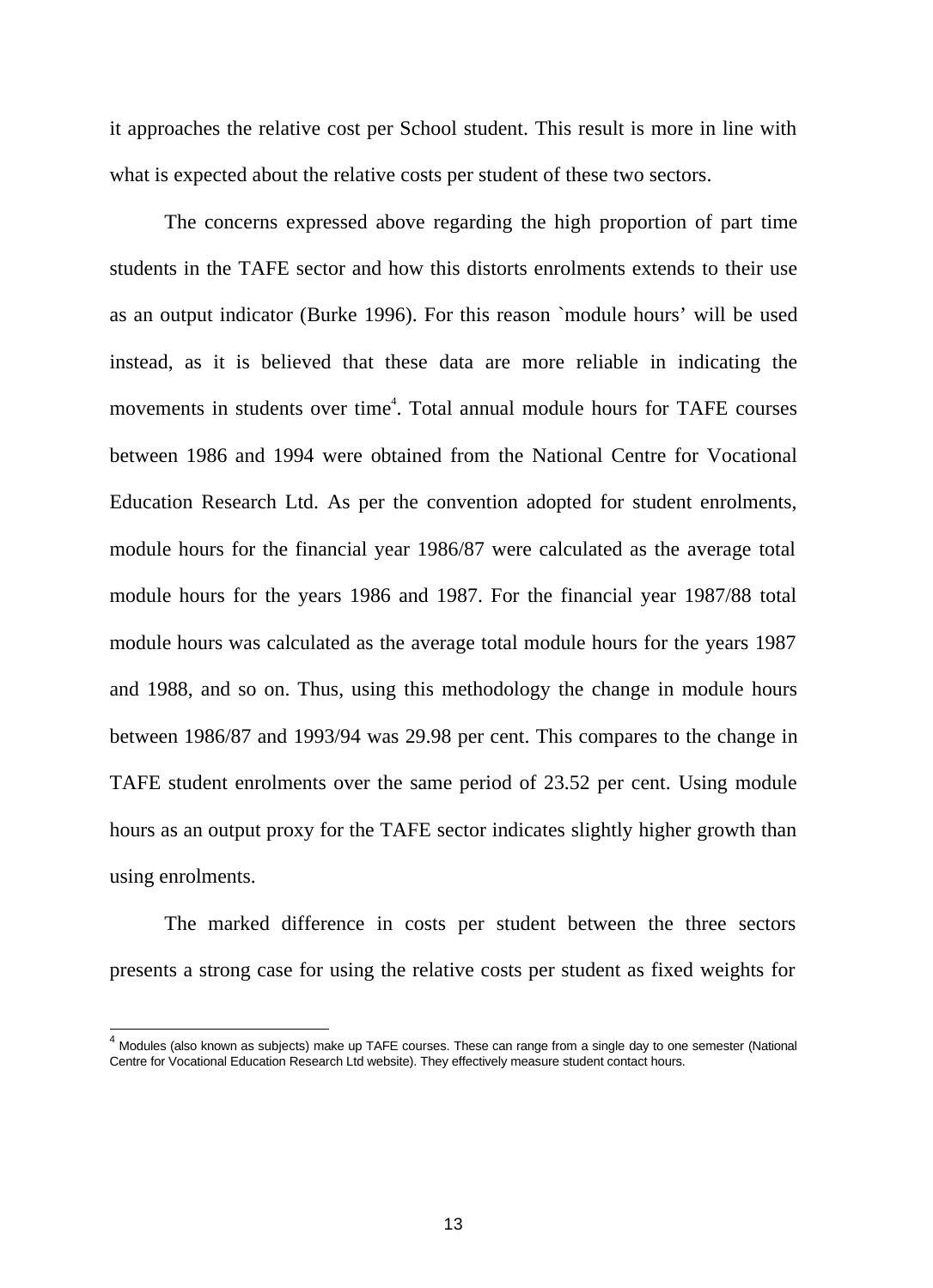the change in student numbers in each sector. As fixed weights are required, the average of the weights for 1986/87 and 1993/94 will be used. The weights to be used are those listed in Table 3, column 3. Table 4 presents an estimate of the change in real output using these average fixed weights. These weights are applied to the actual number of students in 1986/87. For 1993/94 the weights are applied to the actual number of students for the School and Higher Education sectors. Whereas for the TAFE sector the number of students is extrapolated from 1986/87 by the change in module hours over this time period *ie*, 29.98 per cent. Once this is done, the weights are then applied to give *weighted students*. The change in the total number of weighted students between 1986/87 and 1993/94 gives an estimate of the change in real output for this period of 14.59 per cent. This is equivalent to annual average growth of 1.82 per cent. This estimate is only slightly higher than the change in total student numbers over this period *ie*, 11.59 per cent, which is presented in brackets in Table 4, column 1, row 9. Despite this, the former number has two important advantages. One, it takes account of the differences in relative costs between the three sectors and two, it uses a more reliable output proxy for the TAFE sector *ie*, module hours versus student enrolments. Thus it is more theoretically sound.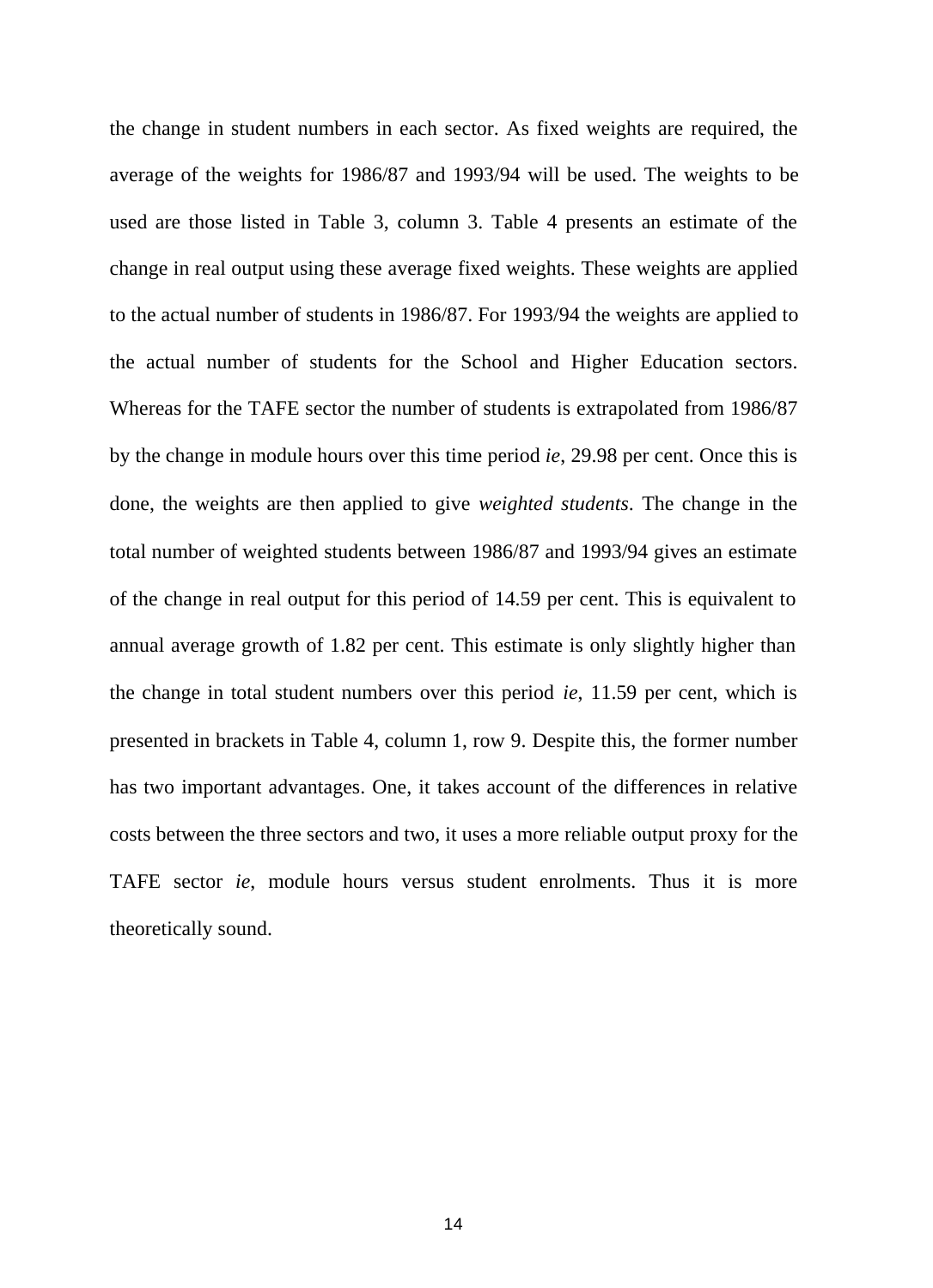### **Table 4:**

|               |                          | 19867/87    |                      |
|---------------|--------------------------|-------------|----------------------|
| <b>Sector</b> | 1. Students <sup>^</sup> | 2. Weights* | 3. Weighted Students |
| 1. Schools    | 3,003,136                | 1.0         | 3,003,136            |
| 2. Higher     | 391,734                  | 1.7634      | 690,781              |
| Education     |                          |             |                      |
| 3. TAFE       | 911,927                  | 0.7862      | 716,963              |
| 4. Total      | 4,306,797                | na          | 4,410,880            |
|               |                          | 1993/94     |                      |
| 5. Schools    | 3,098,878                | 1.0         | 3,098,878            |
| 6. Higher     | 580,507                  | 1.7634      | 1,023,661            |
| Education     |                          |             |                      |
| 7. TAFE       | 1,185,351                | 0.7862      | 931,931              |
|               | $(1,126,454)^{*}$        |             |                      |
| 8. Total      | 4,864,735                | na          | 5,054,469            |
|               | $(4,805,838)^{*}$        |             |                      |
| 9. Per Cent   | $12.95(11.59)^{*}$       | na          | 14.59                |
| <b>Change</b> |                          |             |                      |

### **Two Estimates of the Change in Real Output for Education Services in Australia**

**between 1986/87 and 1993/94**

^ These numbers are taken from the ABS publications listed under *Sources* in Table 1, row 4.

\* These are the weights listed in Table 2, column 4.

# The bracketed numbers are the actual number of TAFE students in 1993/94 (row 7), the total number of students in 1993/94 using the actual number of TAFE students in that year (row 8), and the per cent change in students between 1986/87 and 1993/94 using the actual number of TAFE students in 1993/94 (row 9).

### **IV. Discussion and Concluding Remarks**

Section II estimates that real inputs to education services grew by 30.67 per

cent between 1986/87 and 1993/94. Section III estimates that real output has grown

by 14.59 per cent over the same period. Thus, it seems that TFP has fallen by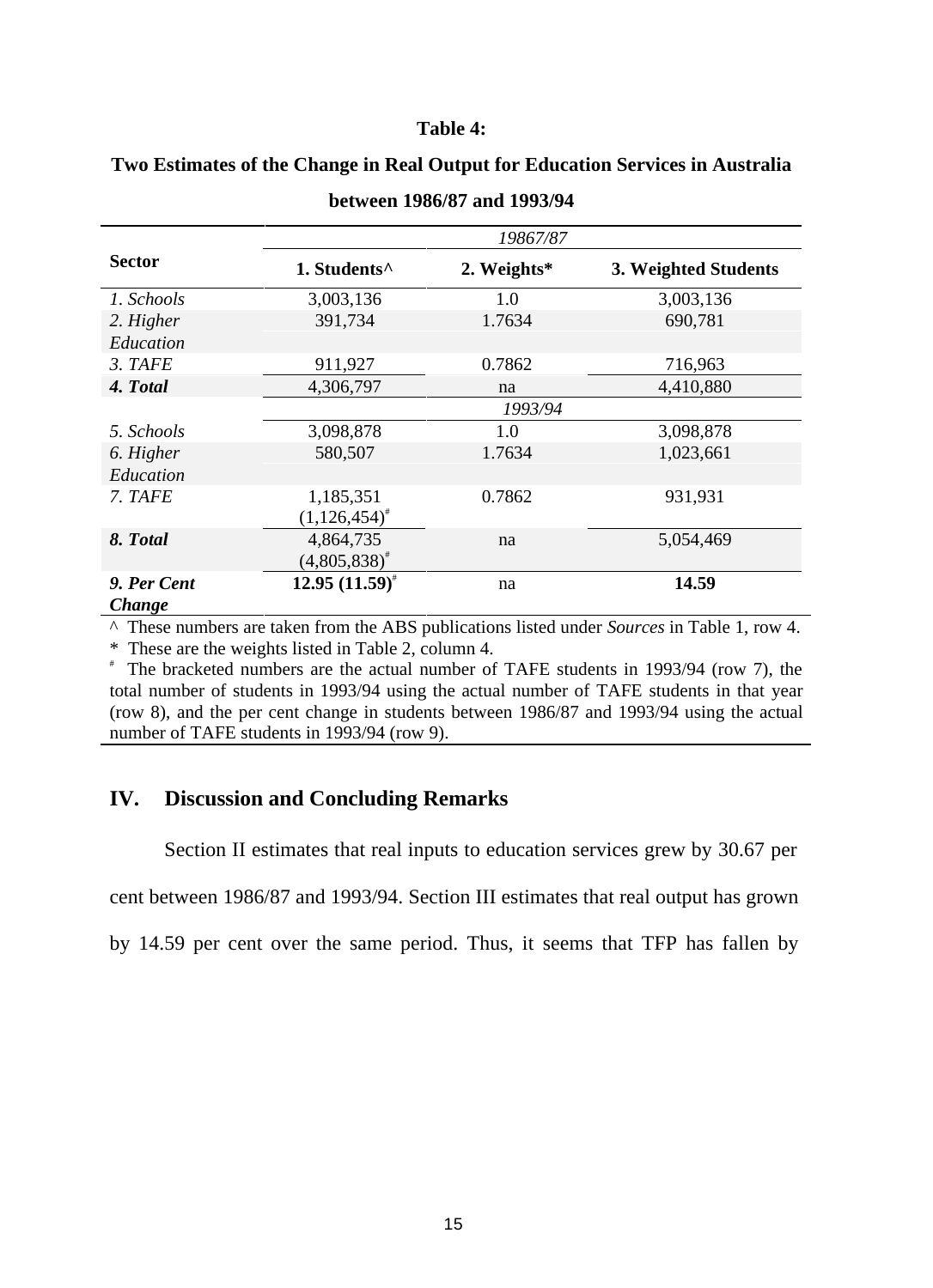around 16 per cent. However, it is appropriate to ask whether quality has remained constant during this period.

There is much anecdotal evidence that the quality of teaching has fallen in the School and Higher Education sectors over the period 1986/87-1993/94. One example of this is presented by Johnson & O'Dea (1996). They submit data on mean class size and the student-teaching staff ratio for government primary education in Victoria over this period. This data shows that mean class size has increased by around four per cent and the student-teaching staff ratio has increased by around six per cent for government primary education in Victoria. If the premise that the average quality of all sectors has fallen is accepted, how would the estimate presented here for the change in TFP be affected? Table 5 summarises three different possibilities with respect to the behaviour of quality over the period 1986/87-1993/94.

### **Table 5:**

### **The Effects on Education Productivity of 3 Different Assumptions about Quality for the Period 1986/87-1993/94**

| Change in Quality $(\% )$ | <b>Change in Total Factor Productivity (%)</b> |
|---------------------------|------------------------------------------------|
| 1. Zero                   | $-16.08$                                       |
| $2. - 10$                 | $-26.08$                                       |
| 3.16.08                   | Zero                                           |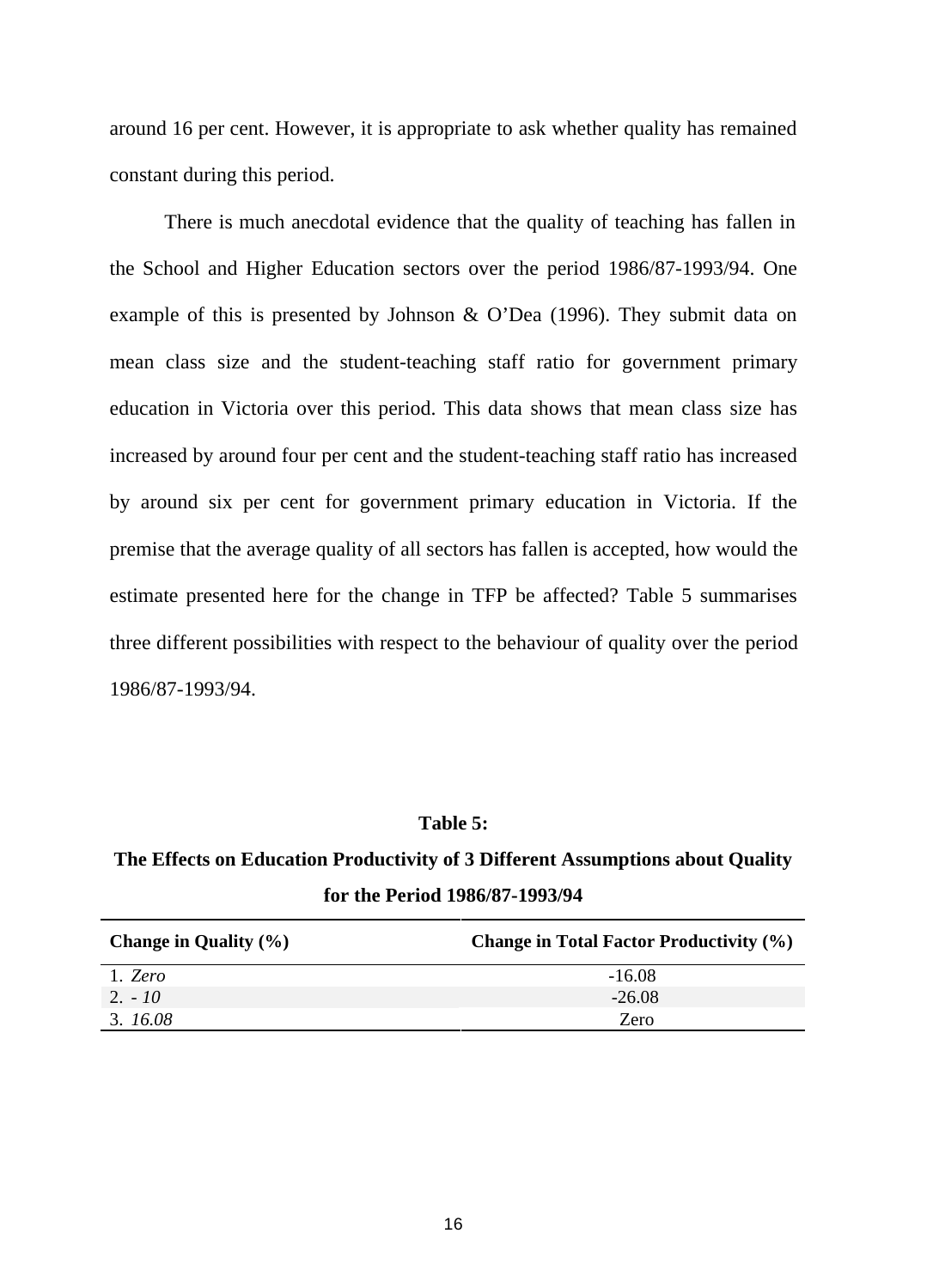If quality is lower then the amount of education service delivered is also smaller. In this scenario the estimate of the change in real output would be revised downwards. Starting from the benign premise that there has been no change in quality, would imply that, at the very least, TFP has fallen by around 16 per cent (see Table 5, row 1). Taking a pessimistic view and assuming a 10 per cent average reduction in quality across all sectors, the change in real output is revised down to 4.59 per cent. This assumes a 10 per cent reduction in quality leads to an equal 10 per cent reduction in real output. Under this scenario TFP has fallen by around 26 per cent (see Table 5, row 2).

Taking an overly optimistic view, what level of average quality improvement is required in order for there to be no change in productivity over this period? A 16.08 per cent increase in average quality will satisfy this constraint (see Table 5, row 3). That is, average quality would have to improve equal to the estimated reduction in TFP in order to reduce the difference between the change in output and inputs to zero. A 16 per cent improvement in quality seems unrealistic as it is unlikely that any observers would support the notion that average quality has increased at all. Nor is there any evidence of quality improvements in any sectors. Consequently, it can be argued that, as a minimum, productivity has fallen by around 16 per cent. Assuming a pessimistic 10 per cent reduction in average quality across all sectors indicates an upper limit of the fall in productivity of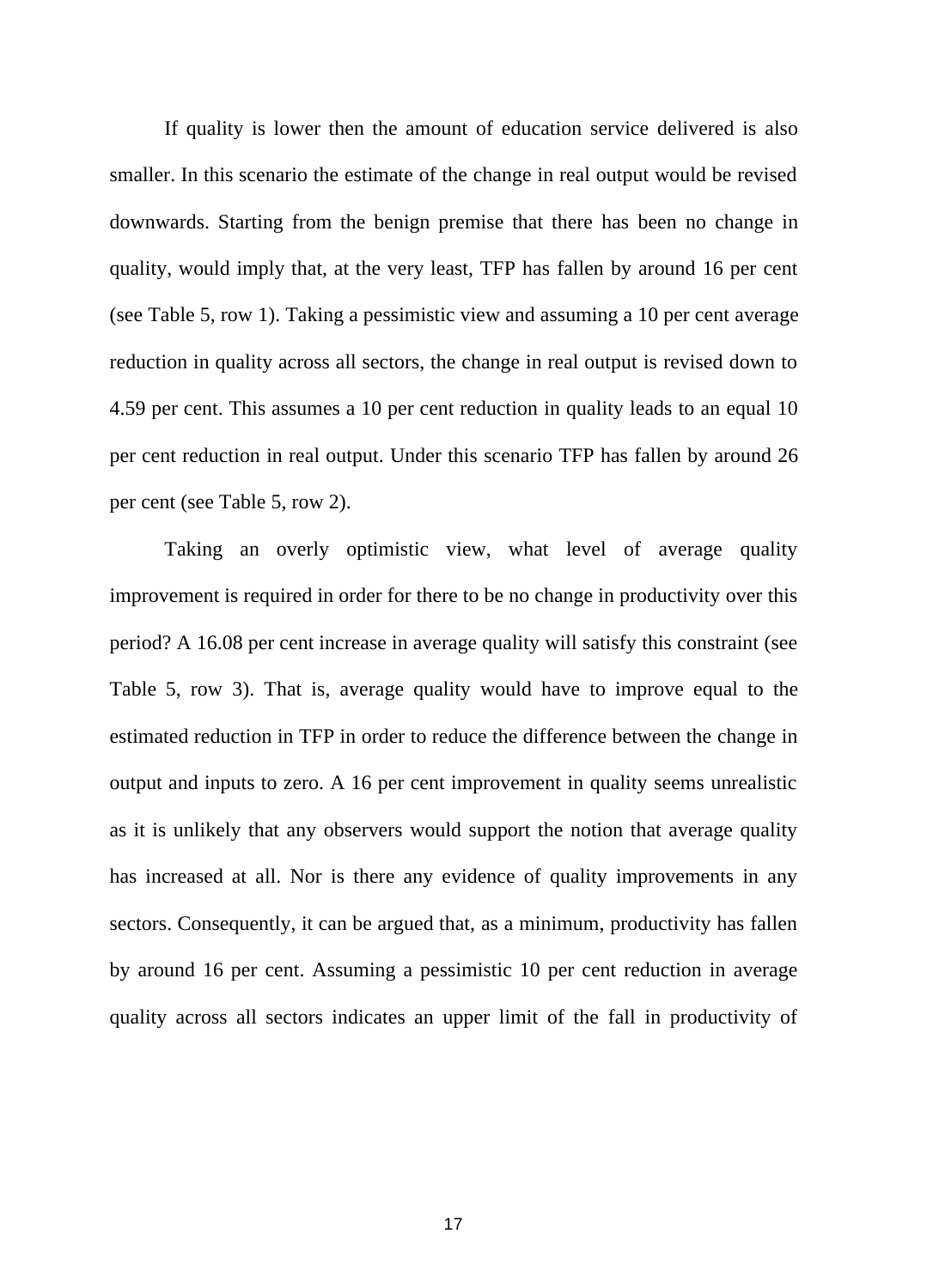around 26 per cent. It is likely that the true change in productivity over this period lies somewhere between these two bounds. Further, the estimates presented here suggest that real output over this period has grown half as quickly as previously thought *ie*, 14.59 per cent versus 30.67 per cent.

In conclusion, this study suggests that despite the reallocation of resources between different sectors *ie*, from primary and secondary education to tertiary education, productivity as a whole has declined. Except for the limited sensitivity analysis, there has been no serious attempt to adjust for quality in this study. However, even assuming no change in average quality suggests a significant reduction in productivity has occurred. The assumptions, with respect to quality, required to overturn this result are optimistic and would be difficult to justify as plausible. This, in itself, is an interesting result.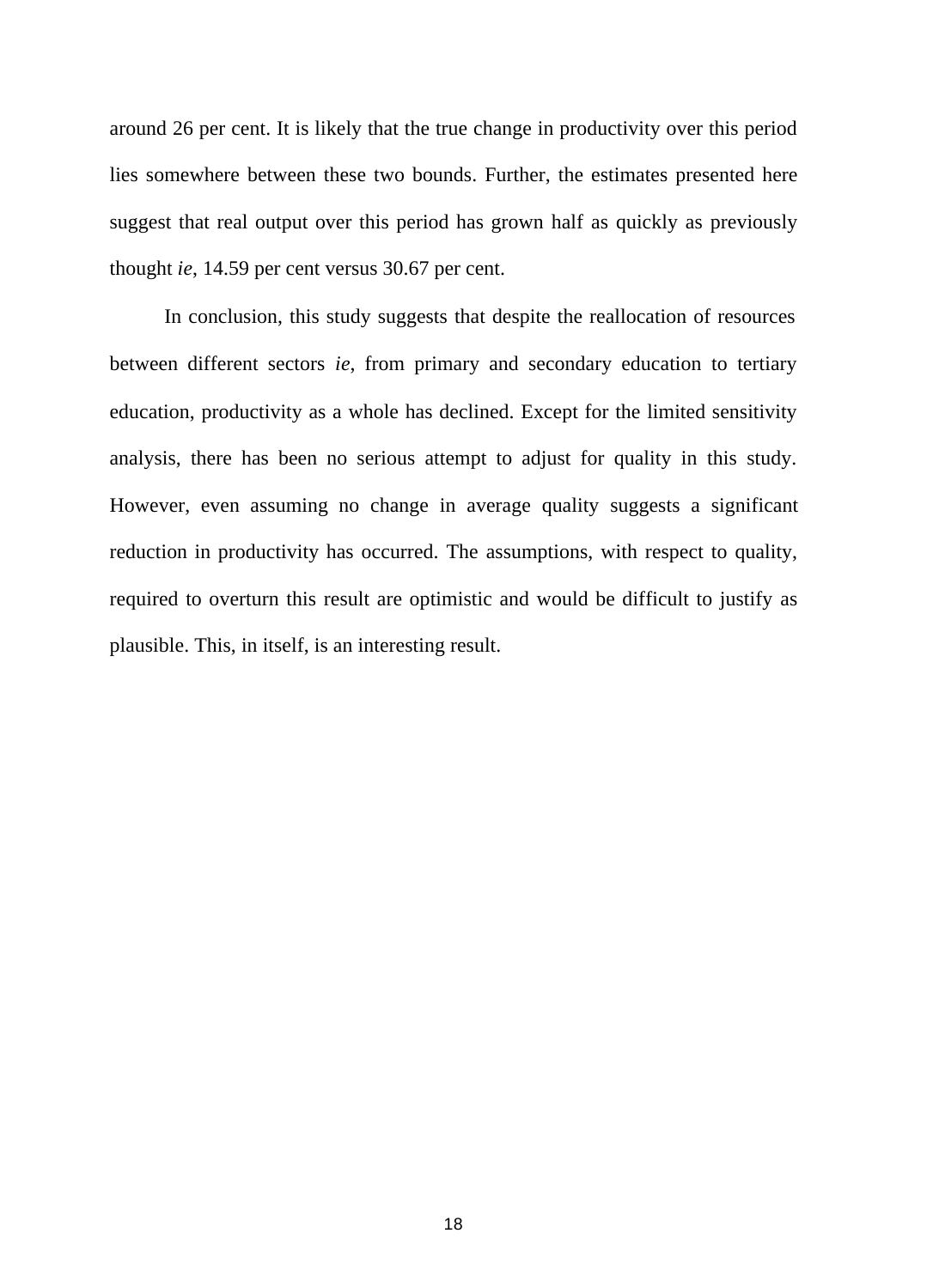### *References*

- ABS (1987) *National Schools Statistics Collection Australia 1986,* Cat. No. 4221.0, ABS, Canberra.
- \_\_\_\_\_ (1988a) *1986-87 Expenditure on Education, Australia,* Cat. No. 5510.0, ABS, Canberra.
- \_\_\_\_\_ (1988b) *National Schools Statistics Collection Australia 1987,* Cat. No. 4221.0, ABS, Canberra.
- \_\_\_\_\_ (1989) *1988 National Schools Statistics Collection Australia,* Cat. No. 4221.0, ABS, Canberra.
- \_\_\_\_\_ (1990) *1989 Schools Australia,* Cat. No. 4221.0, ABS, Canberra.
- \_\_\_\_\_ (1991) *1990 Schools Australia,* Cat. No. 4221.0, ABS, Canberra.
- \_\_\_\_\_ (1992a) *1989-90 Expenditure on Education, Australia,* Cat. No. 5510.0, ABS, Canberra.
- \_\_\_\_\_ (1992b) *1991 Schools Australia,* Cat. No. 4221.0, ABS, Canberra.
- \_\_\_\_\_ (1992c) *Education and Training in Australia,* Cat No. 4224.0, ABS, Canberra.
- \_\_\_\_\_ (1993) *1992 Schools Australia,* Cat. No. 4221.0, ABS, Canberra.
- \_\_\_\_\_ (1994a) *1992-93 Expenditure on Education, Australia,* Cat. No. 5510.0, ABS, Canberra.
- \_\_\_\_\_ (1994b) *1993 Schools Australia,* Cat. No. 4221.0, ABS, Canberra.
- \_\_\_\_\_ (1995a) *1993-94 Expenditure on Education, Australia,* Cat. No. 5510.0, ABS, Canberra.
- \_\_\_\_\_ (1995b) *1994 Schools Australia,* Cat. No. 4221.0, ABS, Canberra.
- \_\_\_\_\_ (1996a) *Australian National Accounts: Concepts Sources and Methods,*  Cat. No. 5216.0 in Statistical Concepts Reference Library on CD-ROM, Cat. No. 1361.0, ABS, Canberra.
- \_\_\_\_\_ (1996b) *Education and Training in Australia,* Cat No. 4224.0, ABS, Canberra.
- \_\_\_\_\_ (1996c) *July 1996 Australian Economic Indicators,* Cat. No. 1350.0, ABS, Canberra.
- \_\_\_\_\_ (1997) *Australian Demographic Statistics Australia Quarterly,* Cat. No. 3101.0, ABS, World Wide Web Site, http://www.abs.gov.au/.